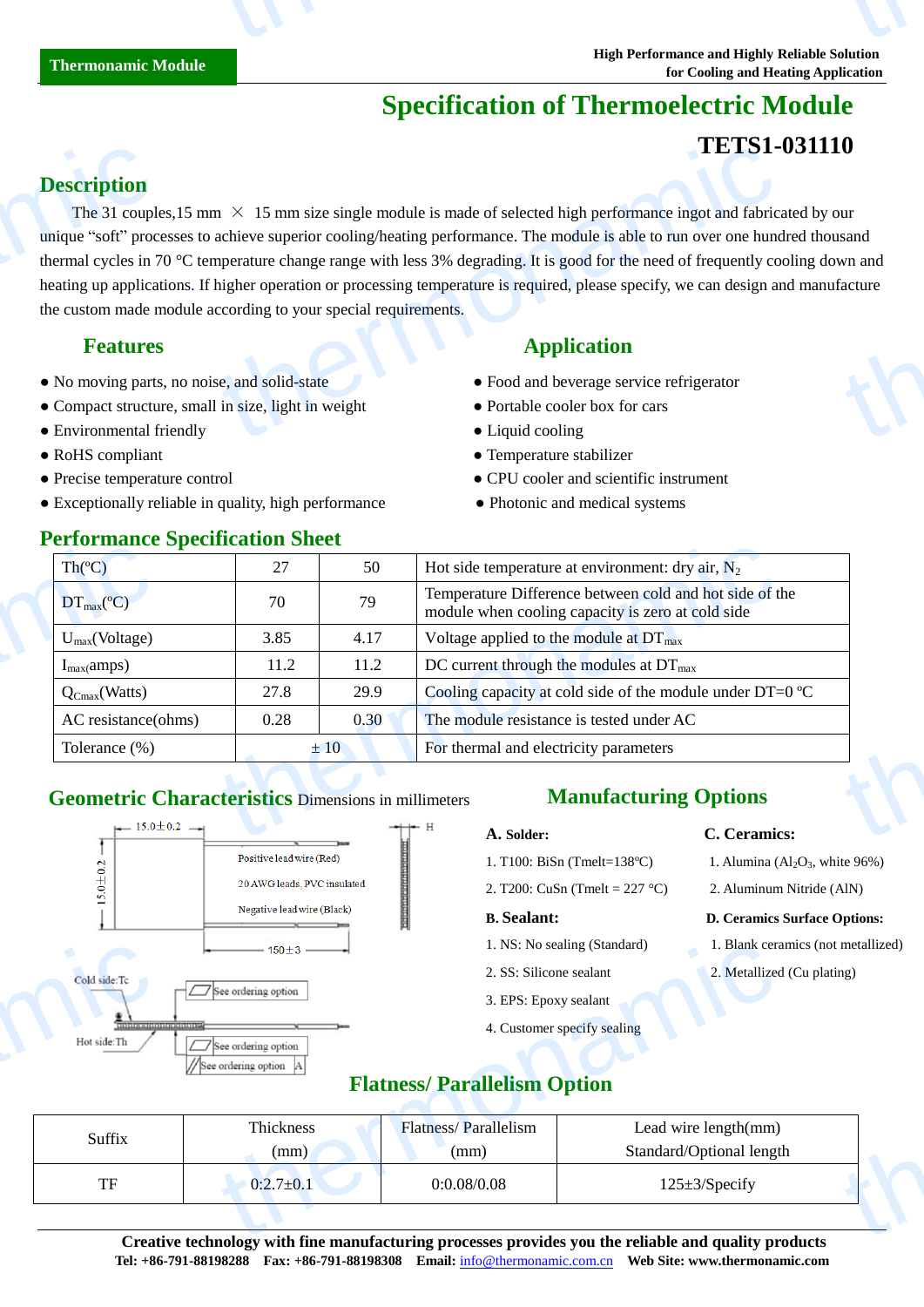# **Operation Cautions**

- Cold side of the module sticked on the object being cooled Operation below  $I_{\text{max}}$  or  $V_{\text{max}}$
- Hot side of the module mounted on a heat radiator Operation or storage module below 100  $\mathbb{C}$
- Work under DC

thermonamic

# **Performance Curve**

# **Performance Curves at Th=25 <sup>°</sup>C Performance Curves at Th=50 <sup>°</sup>C**



## 0 10 20 30 40 50 60 70 80 0  $5$   $\rightarrow$  $10 \rightarrow$  $15$  $20$   $\rightarrow$  $25 \rightarrow \rightarrow \rightarrow$  $30 \times 10^{-4}$ Imax=11.2A  $I=9A$  $I=7A$  $I=5A$  $I=3A$  $\frac{1}{\alpha}$ DT / °C thermonamic thermonamic

### Standard Performance Graph Qc= f(DT)









**Creative technology with fine manufacturing processes provides you the reliable and quality products Tel: +86-791-88198288 Fax: +86-791-88198308 Email:** info@thermonamic.com.cn **Web Site: www.thermonamic.com**